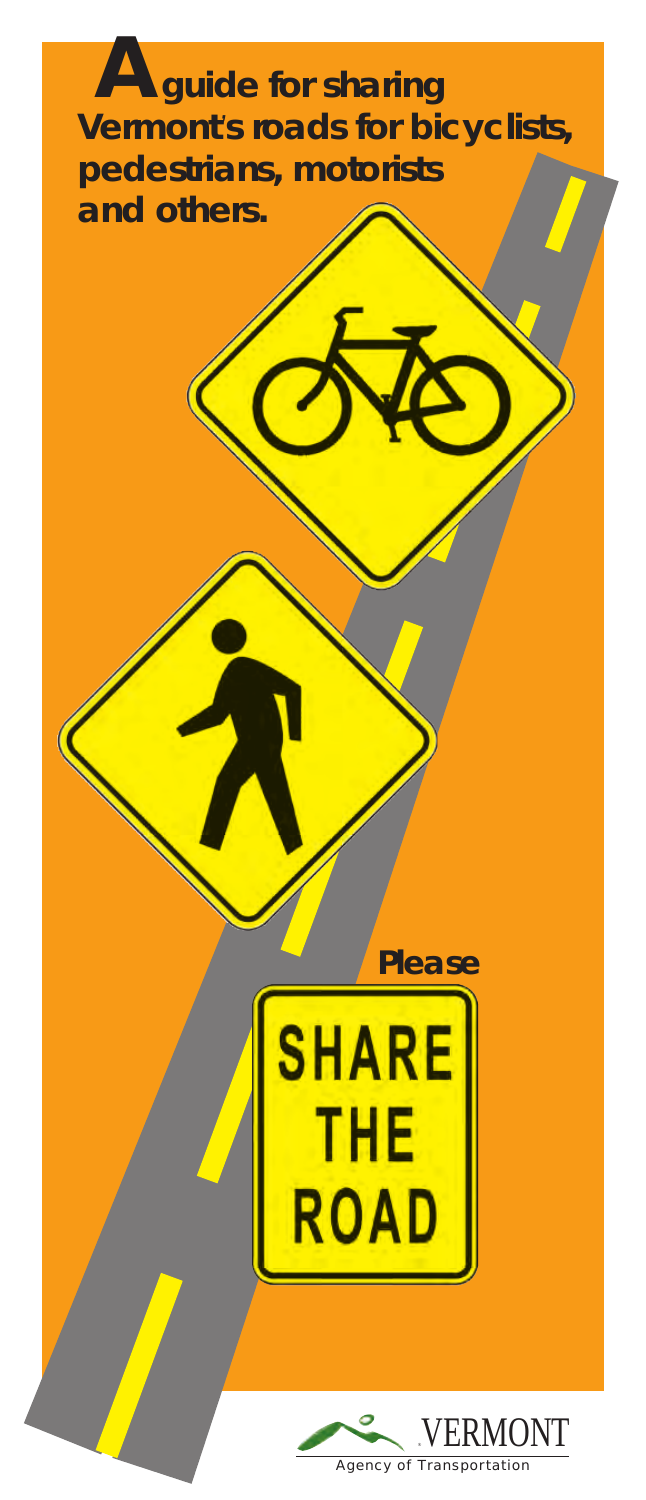

ermont's roadways are used by motorists, pedestrians, bicyclists and others. Our roads provide for

transportation as well as recreation and fitness opportunities. The goal of this booklet is to engender safe and harmonious interaction among the diverse users that share the road.



Safety is a culture that begins

with personal responsibility. Most accidents happen because of conscious decisions we make. Laws and rules that govern the roadways provide a framework for safety and guide us in the decisions we make. Familiarize yourself and your family with these guidelines and safety tips. Take a proactive approach to using Vermont's roadways safely, and please share the road.

## **CONTENTS**

| $\boldsymbol{\beta}$ | <b>Bicycle Safety</b>           |
|----------------------|---------------------------------|
| 5                    | <b>Helmet Fit</b>               |
| 6                    | <b>Common Bicycle Crashes</b>   |
| 8                    | <b>Pedestrian Safety</b>        |
| 9                    | <b>Runners on the Road</b>      |
| <i>10</i>            | <b>Getting to School</b>        |
| 11                   | Teaching Bike & Ped Safety      |
| 12                   | <b>What Parents Should Know</b> |
| 1.3                  | <b>Tips for Motorists</b>       |
| 15                   | Others on the Road              |

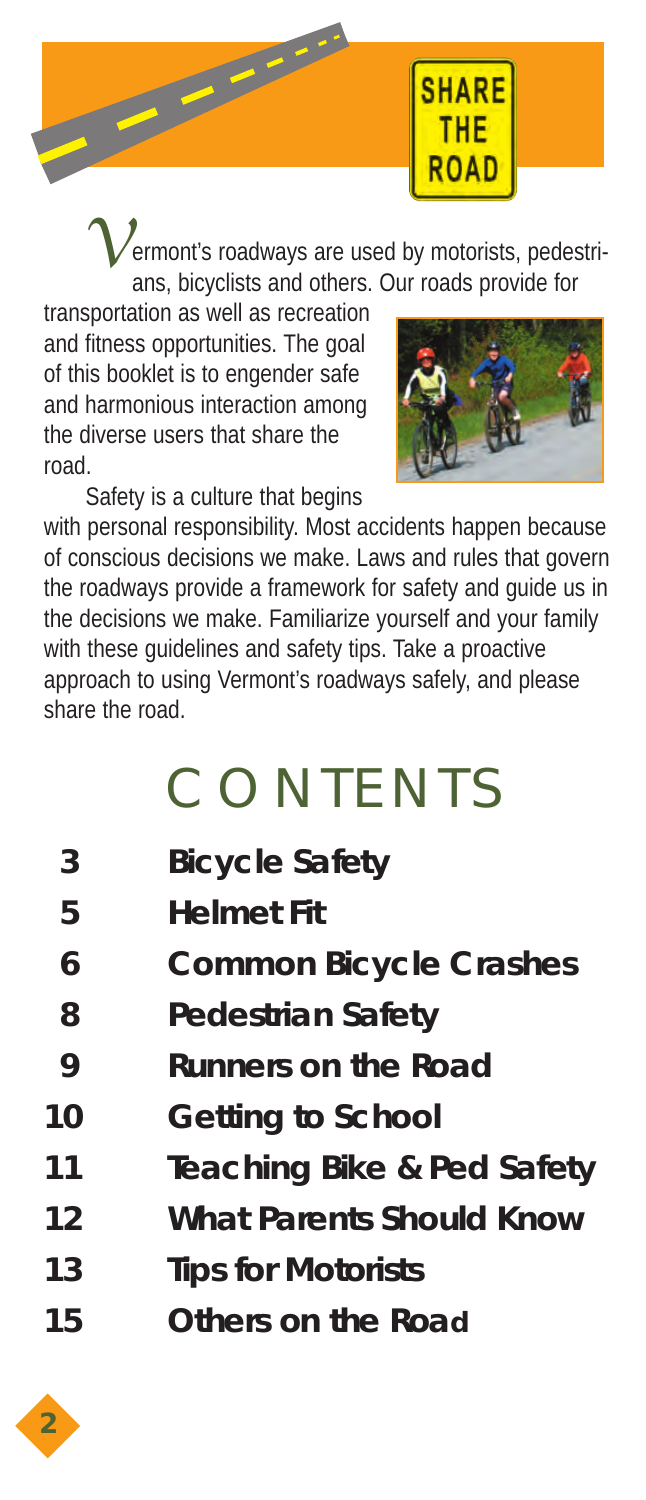# BICYCLE SAFETY

*Known for its scenic beauty, Vermont is an exceptional place for bicycling. However, steep slopes and narrow valley corridors can be challenging. Here are some helpful tips for having a safe experience bicycling in Vermont.* 

#### *Always Wear Your Helmet*

Just like buckling your seat belt every time you get into your car, put your helmet on every time you ride your bike. Helmets are for everyone – kids and adults. It is estimated that as many as 85% of brain injuries can be prevented by wearing a helmet. See page 5 for more information and advice on proper helmet fit.



#### *Be Aware*

As a bicyclist, you are vulnerable. You are a person on a bicycle interacting with vehicles typically weighing 2,500- 5,000 pounds, so you are assuming far greater risk.

Constantly scan for situations and watch out for yourself. You have an advantage of being fairly high off the ground and have good visibility, but do not assume that you are seen. Hearing is as important as seeing. Never wear headphones.



### *Wear the Right Clothes*

Wear light or bright colored clothing so you can be seen. A lightweight orange mesh vest with reflective striping or reflective arm or leg bands enhances your visibility. Tuck away shoelaces or other strings or cords so they don't get caught in the moving parts of your bike. Loose or baggy clothing can also be dangerous so make sure you wear snug clothes. *3*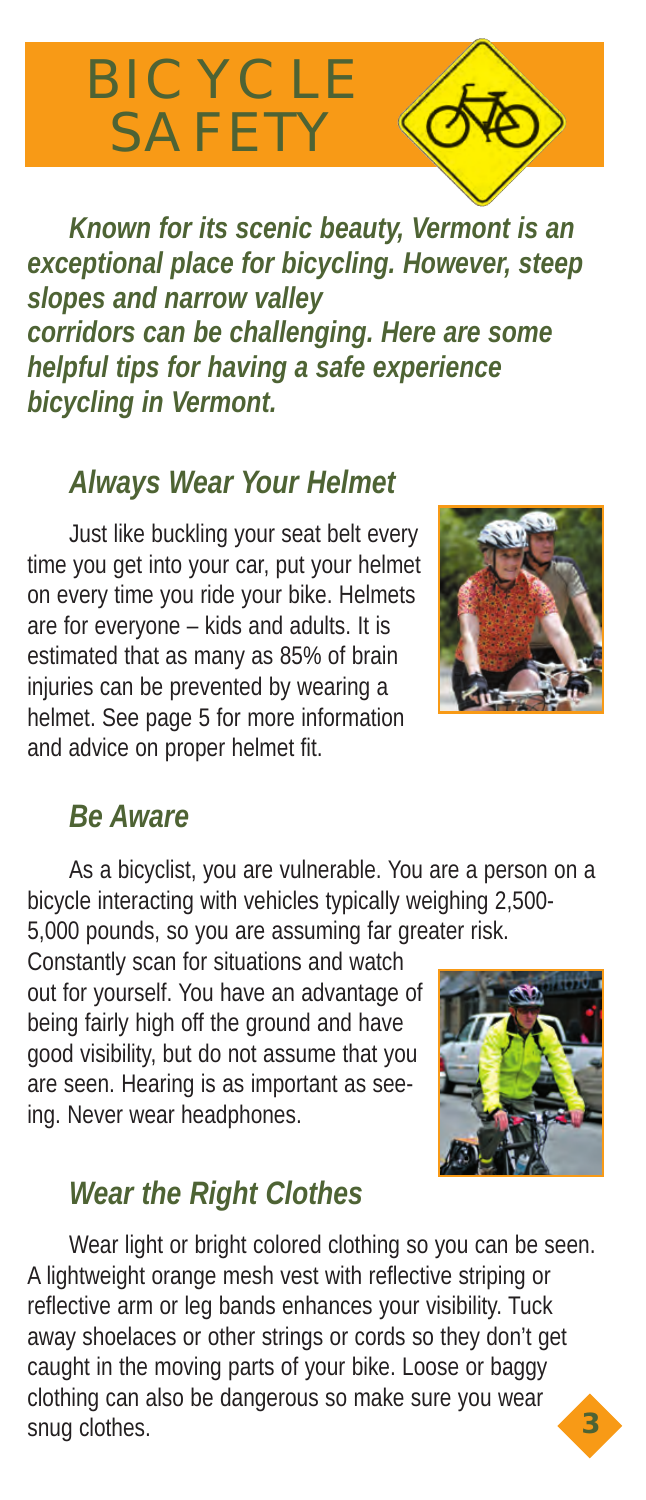## BICYCLE SAFETY

Vermont Statute: Title 23, Chapter 13, Section 1136 "c) Every person riding a bicycle is granted all of the rights and is subject to all of the duties applicable to operators of vehicles, except as to those provisions which by their very nature can have no application."

### *Check Your Bicycle*

Have your bicycle checked thoroughly at least once a year at a bicycle shop. Check it yourself before each use: Do the tires have enough air? Do the brakes work properly? – Not rubbing on the tire, making good contact with the rim. Is the chain adequately tight? Are the gears



working properly? Are the quick release levers closed tightly?

### *Obey the Rules of the Road*

Bicyclists fare best when they operate as other vehicles do. Using proper hand signals and obeying all traffic control devices (signs, pavement markings and signals) can significantly reduce the chance of a crash. It will also show that you respect the rules of the road. Following the rules of the road will ensure that your actions are predictable by motorists. Ride in the direction of traffic as far to the right of the travel lane as practicable on the shoulder or in the bike lane in order to allow for a normal flow of traffic.



### *Light Your Way at Night*

*4*

One third of all bicycle accidents occur at night while less than one third of bicycle trips occur at night. This clearly indicates that night riding is more hazardous. Vermont law requires bicyclists to use a white light visible from a dis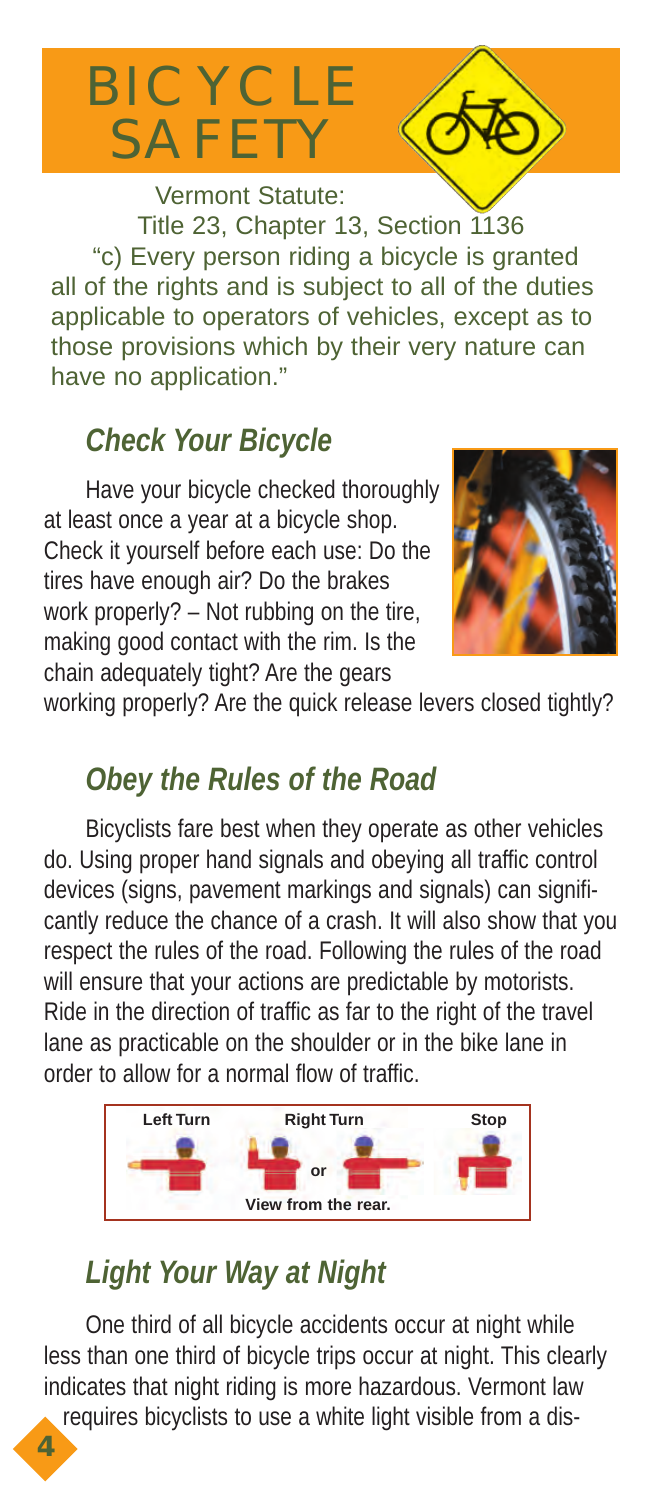tance of at least 500 feet to the front and either a red light or 20 square inches of reflective material on you or the bike that



Image courtesy of Bicycling Street Smarts by John Allen

shall be visible at least 300 feet to the rear. Flashing or steady red tail lights enhance your visibility and are recommended. Wearing bright, reflective clothing will also help you to be seen at night.

#### *Share the Road*

Common courtesy dictates that you ride single file in most cases. Communicate with motorists and other users of

the road by making eye contact and using proper hand signals. Most motorists are courteous and share the road with bicyclists. However, be aware that some may not. If you are harassed, keep your cool and remember your safety comes first.



#### *Taking the Lane*

If you are making a left hand turn or staying in a through lane when there is a right turn lane, it is legal, and safer, for you to "take the lane." Sometimes, you may wish to take the lane if the road shoulder is too narrow or is filled with debris, especially on downhills

where you can maintain a speed close to that of other traffic.

#### *Proper Helmet Fit*

Helmets come in different sizes. Use one that is not too small or too large, but fits snugly and comfort-



ably. Use the changeable pads to fine tune the fit. The helmet should be level on your head, not tipped forward or back. Straps should meet right under your ears to form a Y. Buckle it tight enough to feel the strap when you open your mouth, but loose enough so you can breathe. Make sure your helmet is certified to meet the Consumer Product Safety Commission standard for bicycle helmets. *5*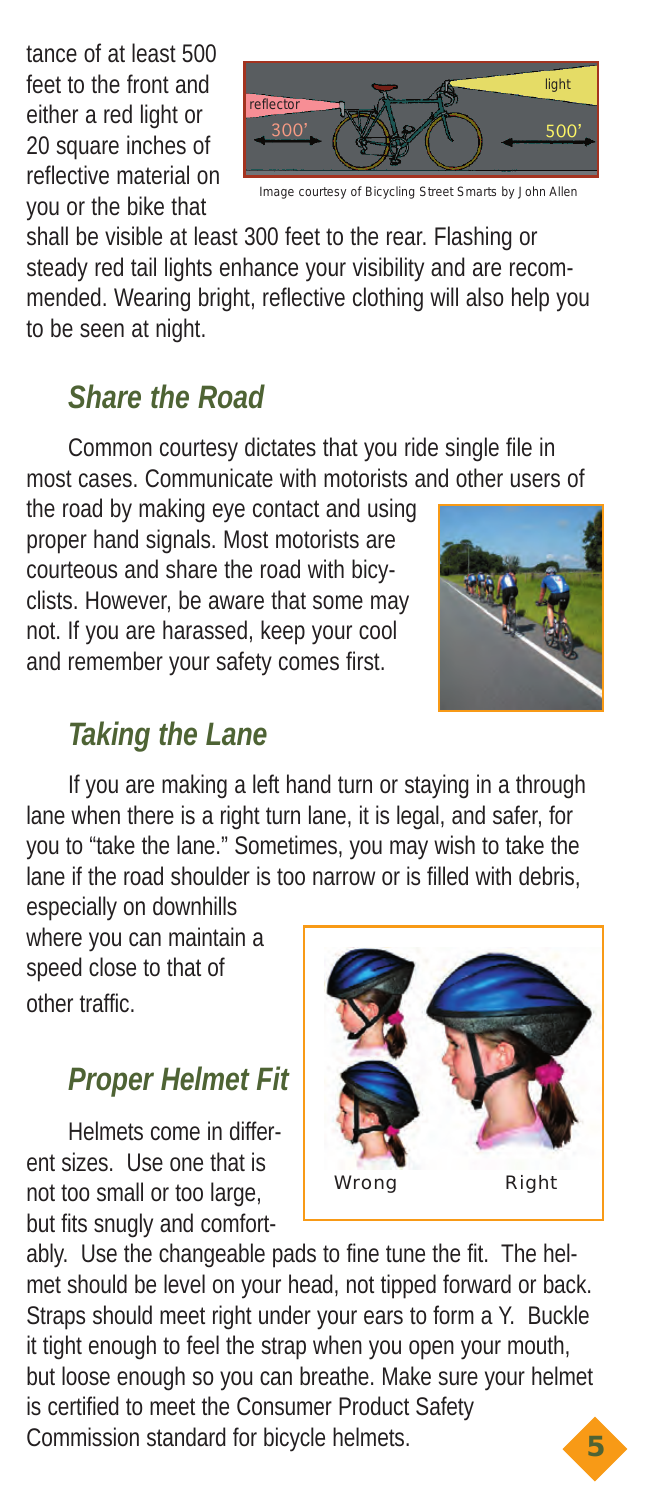

#### **VEHICLE LEFT TURN**

Bicyclist and motorist are on parallel paths coming toward each other and motorist turns left into the path of the bicyclist. *Watch for approaching vehicles making turns*



#### **VEHICLE RIGHT TURN**

Bicyclist and motorist are on parallel paths in the same direction and motorist turns right directly in front of bicyclist.

*When a motorist passes you and an intersection is just ahead, anticipate that they may turn.*



#### INTERSECTIONS

Bicyclist and motorist are on perpendicular paths and motorist hits bike at an intersection. 60% of these involve bicycles going in the wrong direction. *Ride with traffic.*

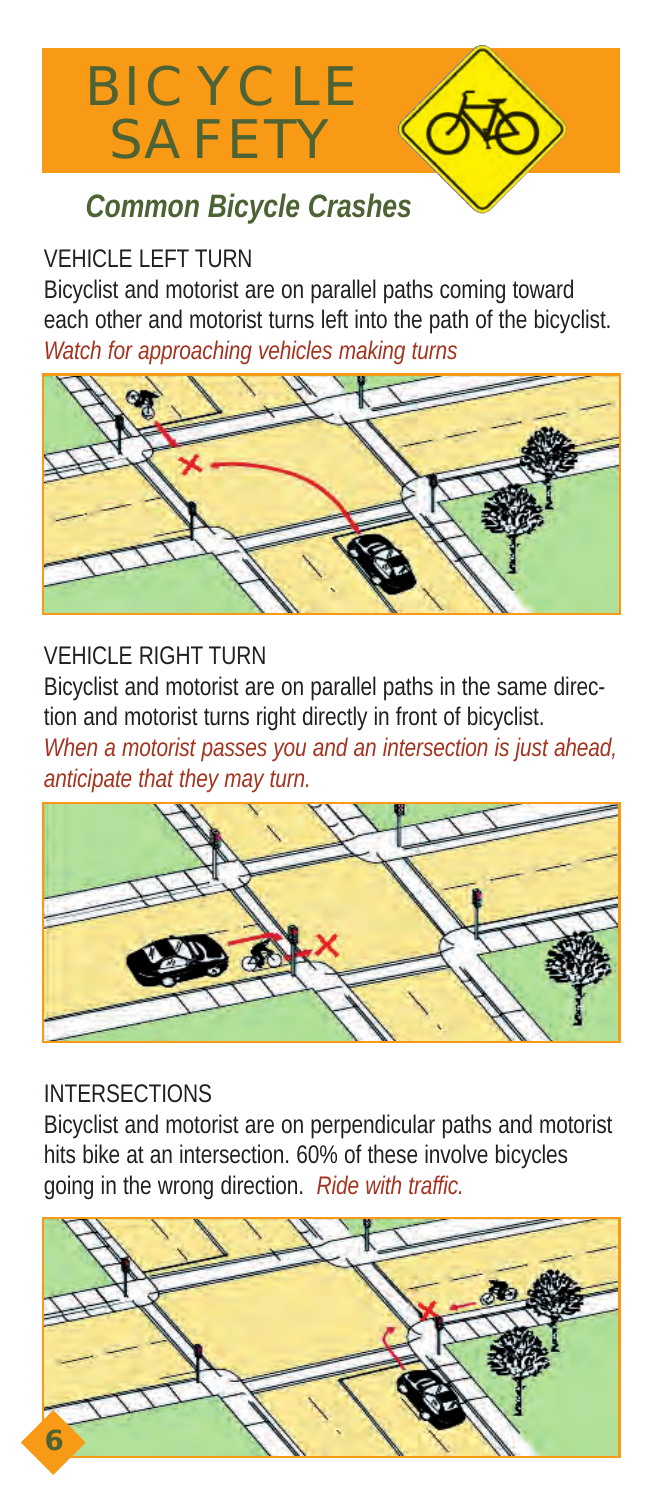#### BIKE FAILS TO STOP

Bicyclist fails to stop for a stop sign at an intersection. Related causes are darting out mid-block from either a driveway, path or from the sidewalk.

*Always stop before entering or crossing a street*



#### BIKE LEFT TURN Bicyclist swerves left into path of motorist. *Look over your left shoulder for cars and signal before you move left.*



#### *Use Extra Care in Difficult Conditions*

Riding in the rain can be hazardous because wet condi-

tions affect your bicycle's handling. Be aware of drainage grates, manhole covers, railroad tracks and other obstacles that can cause you to lose control. Riding in winter can be even more hazardous because motorists do



not anticipate bicyclists in the winter. In winter, visibility is challenged by fogged windshields, high snow banks, low sunlight angle and fewer daylight hours.

*7* **In May 2010, Act 114, the Safe Passing bill, was signed into law. Among other things, the Safe Passing law requires motorists to pass bicyclists with increased clearance. All of the changes enacted in the bill can be found in Title 23 of the Vermont state statutes.**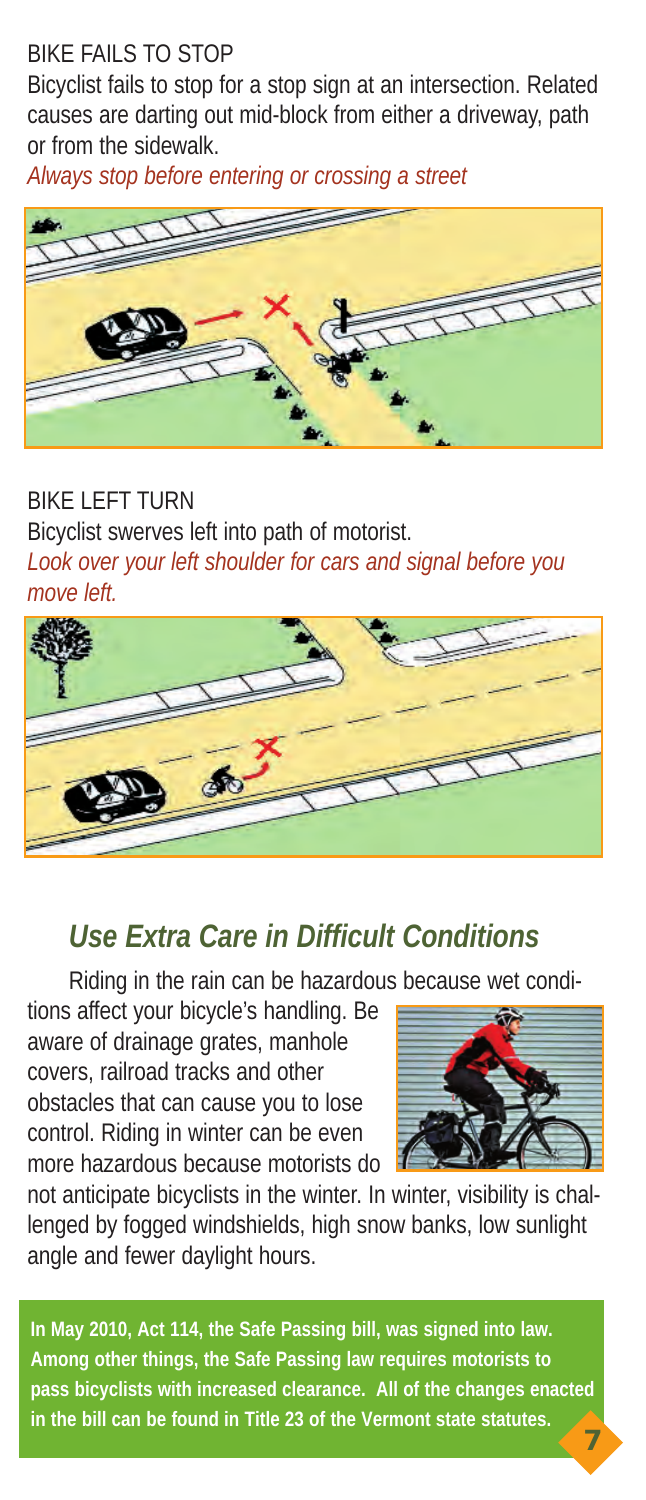## PEDESTRIAN SAFETY

*Vermont's pedestrians include walkers and runners who use the roads for health, fitness and transportation. With limited sidewalks, few shared use paths and a predominantly rural landscape, Vermont's roads become important paths for walking. These tips can help you walk safely as you share the road with others.*

#### *Obey the Rules of the Road*

Did you know you are three times more likely to be involved in a crash if you are walking with traffic? Use sidewalks if they are present. It is safest (and Vermont law) to walk facing traffic when there are no sidewalks adjacent to the road. Use crosswalks when they are provided. Crossing in the middle of a block, especially where cars are parked on the street, can be dangerous. Do not dart out when crossing.

Children darting out mid-block or from a driveway is a common cause of crashes.

#### *Be Visible*

Never assume that you are seen by motorists. Wear light or bright colored clothing to enhance your visibility.

Reflective striping on your shoes, ankles or legs is recommended, especially at times of low light. Carrying a flashlight will help you see and be seen at night.

#### *Be Aware*

As a pedestrian, you are vulnerable. You are a person interacting with vehicles weighing 2,500-5,000 pounds. Constantly scan for situations and watch out for yourself. Be especially wary of traffic entering and exiting side roads and driveways. Make eye contact with





*8*

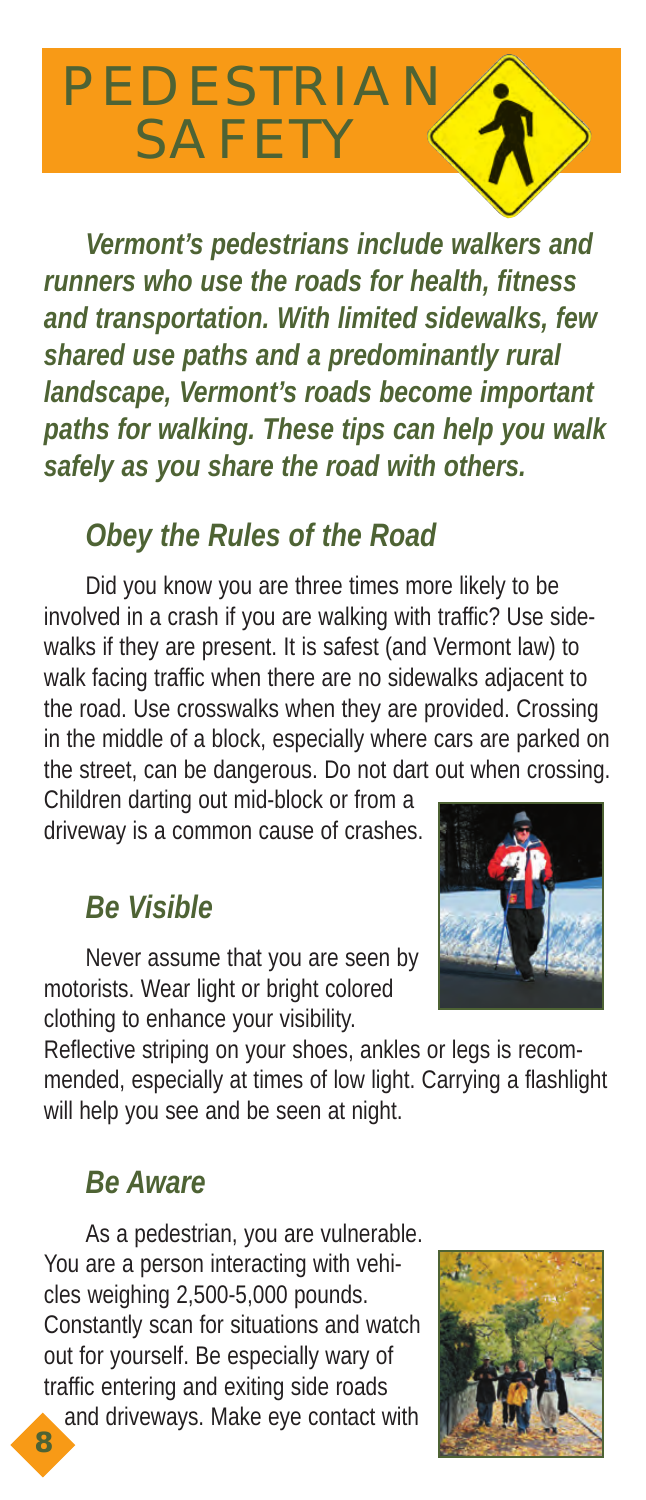drivers when crossing in front of them. Hearing is as important as seeing. Turn off your headphones when you are around traffic.

### *Use Crosswalks Responsibly*

Vermont's crosswalks empower pedestrians but do not necessarily offer safety. Vermont law requires that motorists yield to pedestrians in crosswalks but also require pedestrians not to step out into the roadway when a vehicle is so

close "that it is impossible for a driver to yield." When using crosswalks, even when a signal is present, look left, right and left again. Never assume that you are seen or that a motorist will stop. Especially watch out for turning vehicles. Establish eye contact and wait for a safe opportunity to cross. The responsibility for safety at crosswalks is more incumbent upon the pedestrian than the motorist.



*9*

## NERS  $R\cap A\Gamma$

#### *Runners Are Pedestrians Too*

Runners should use the same tips as walkers. Run against traffic, cross at crosswalk locations when they are available and be aware of surrounding traffic. Do not dart out when crossing. Be extra alert because you could be moving at a faster pace than may be predicted by motorists.

### *Safety Tips for Runners*

- Run on the road shoulder, sidewalk or a path or trail whenever possible, especially if you run with your dog. The less you interact with motorized traffic, the safer you will be.
- If you have to run on a road, use secondary town roads. Enjoy the scenery, but be alert for wildlife, domestic animals, low shoulders, narrow bridges, curves and hills.
- Run during the daylight hours when possible. If you run before dawn or after dark, wear reflective material or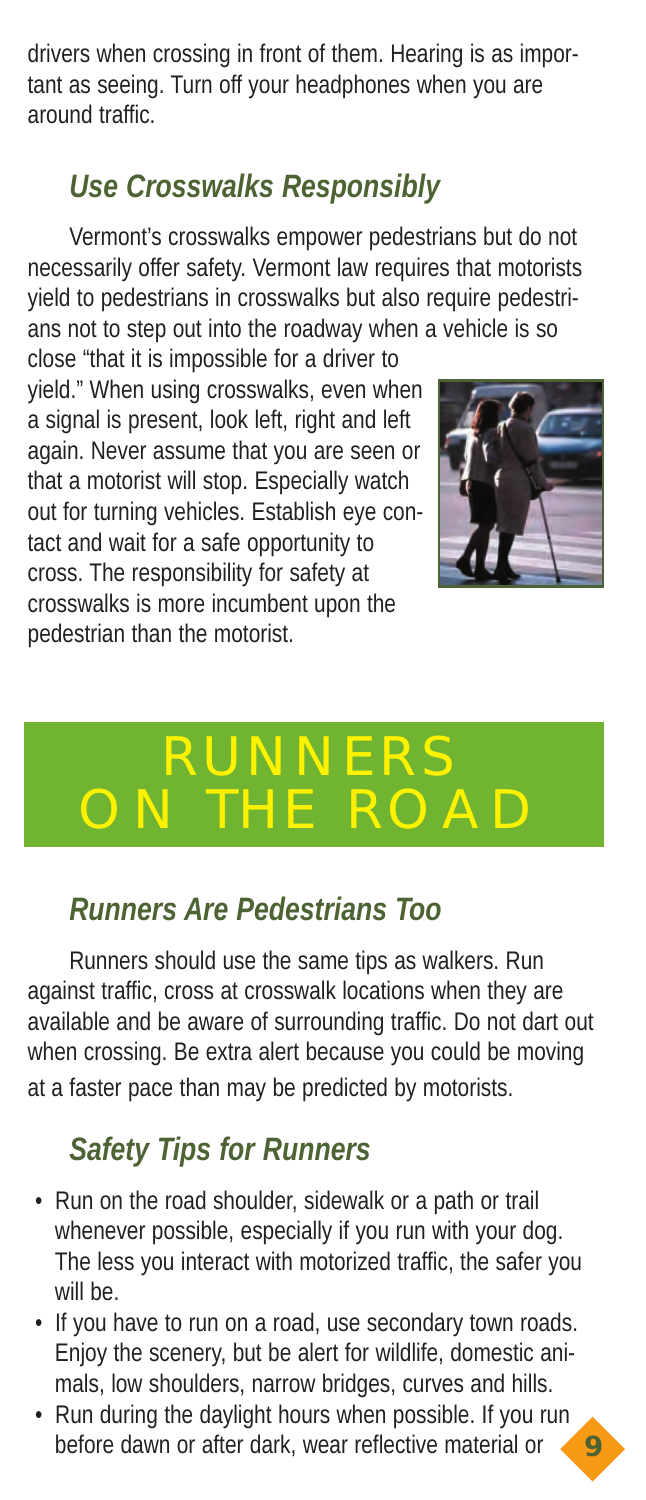light colored clothing.

• Stay alert! Runners are prone to fall into a trance, especially during long runs. Keep your attention on the road and traffic at hand. Do not assume that you are seen by motorists.



• Share the road with others. Make eye contact with approaching bicyclists and pass each other safely. Use a smile and friendly wave.



*in rural settings making it challenging to get to school by means other than a school bus or automobile. City schools and schools in village settings can be accessed by walking or riding a bicycle safely. Whether your children walk, ride a bicycle or take the bus, these tips can improve their safety.*

#### *Walking to School*

Children under ten years old may be too young to walk to school on their own and should be escorted by an adult or older sibling. Teach your children safe walking skills. Walk to

school with your child on the first day and periodically thereafter so that you can observe the route and make any changes and safety suggestions. Take special care at road crossings, even when marked crosswalks exist. Form a neighborhood walking group where one or two adults or older children walk through the neighborhood and pick up



kids on the way. This is sometimes called a "Walking School Bus" and more information about them can be found at: www.walkingschoolbus.org.

### *Riding Your Bicycle to School*

*10*

Children under ten years old should not ride their bike to school by themselves. Children should wear a helmet at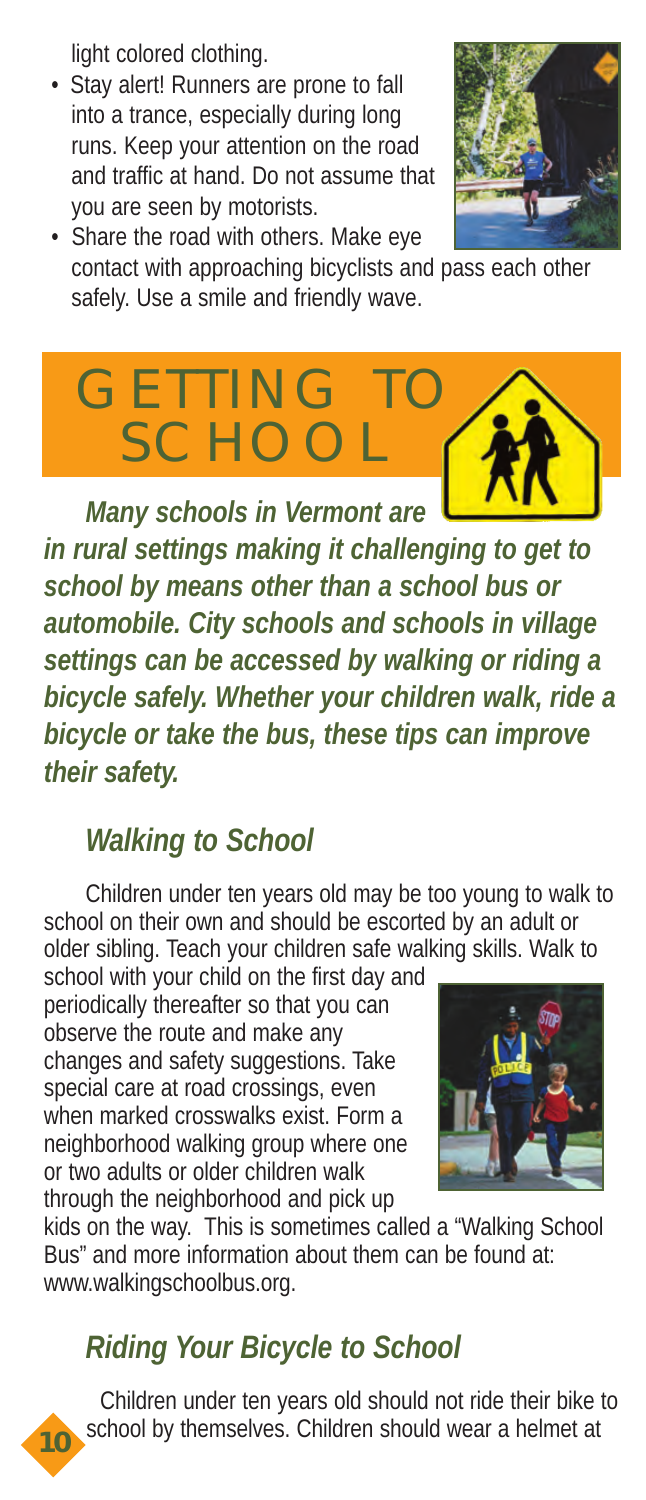all times while riding a bicycle. Heavy backpacks or book bags can interfere with safe bicycle operation. Morning commuter traffic can be heavy, so a route on less traveled roads is recommended.

If your child has to ride on the road, make sure he knows the rules and observes all signs, pavement markings

and crossing guards. Children should walk their bicycles while crossing streets. Form a neighborhood biking group with one or two adults or older kids.

### *Riding the Bus*

Safety is also important for kids waiting for and riding school busses. Children should:

- Leave home early enough to prevent running to the bus.
- Wait for the bus on the sidewalk, shoulder or driveway away from the road.
- Avoid horseplay next to the road
- Wait for the bus to make a complete stop before leaving the sidewalk or shoulder
- Never walk behind the bus
- Walk ten feet in front of the bus to make sure they are seen
- Use the bus hand rails when getting on or off

### *Teaching Bicycle and Pedestrian Safety*

Vermont has an active Safe Routes to School program, which includes providing education to school children on safe walking and bicycling. The curriculum for this education is called WalkSmart/BikeSmart Vermont! and BikeSmart – OnBike and can be downloaded for free at http://www.healthandlearning.org/new.html.

Confident, safe bicycling and walking start at an early age and it is important to continually remind young walkers and bicyclists about the basics of sharing the road safely with



other users. Classroom lessons are best reinforced by actual practice which can be incorporated into Phys Ed classes or town Recreation programs.





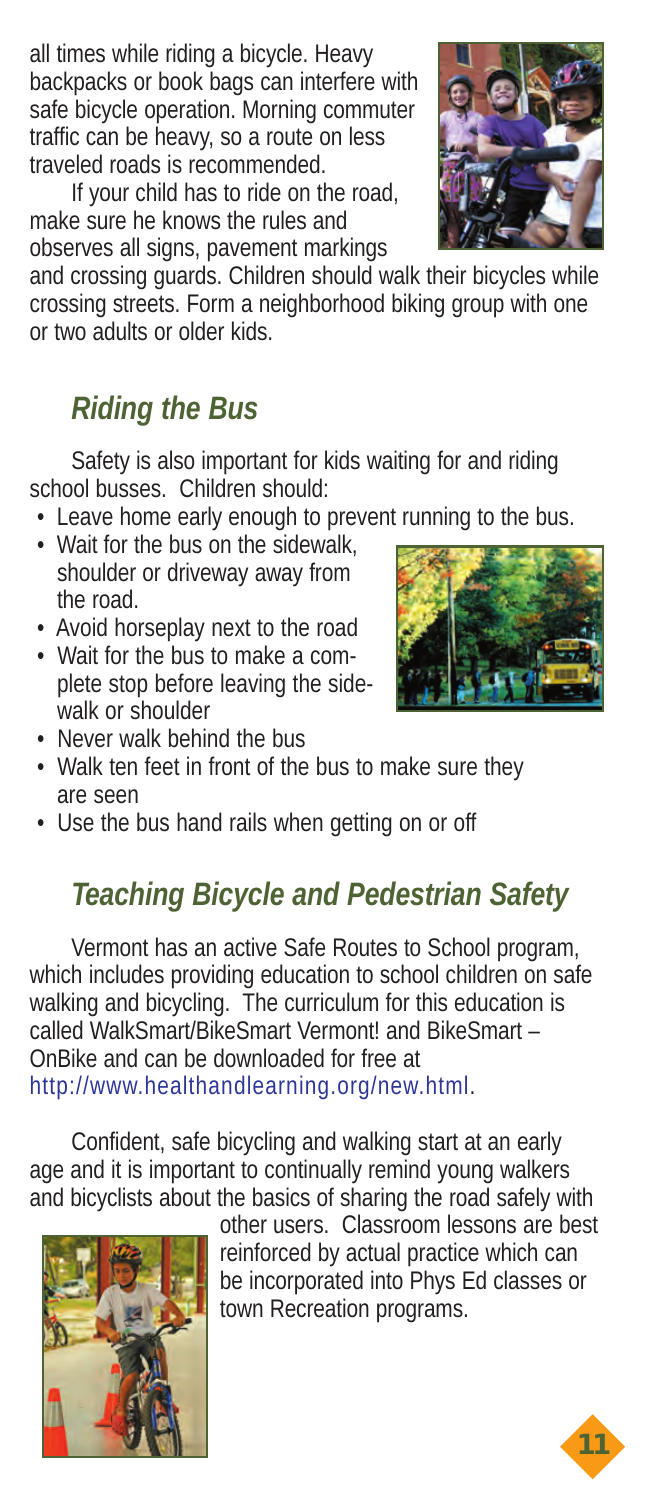## WHAT PARENT SHOULD KNOY

*Parents should take an active role in their child's safety! Learn and use these safety tips and teach them to your children. Parents should set an example by modeling good motorist, pedestrian and bicyclist behavior. Practice what you teach.*

#### *Children Are NOT Small Adults!*

Children:

- Act impulsively, without thinking about consequences.
- Do not have the ability to judge complex situations like how fast a car is moving towards them and whether they have time to cross a street.
- Are easily distracted.
- Mix fantasy and reality.
- Are smaller than adults which limits what they can see and how well they can be seen by drivers.

### *Kids and Bikes*

In addition to teaching kids standard bicycle safety rules such as following signs, using hand signals and making eye contact, emphasize the following:

Young kids will often ride on sidewalks. Many collisions between cars and bikes happen when bicyclists use sidewalks. When kids ride on sidewalks, they should always yield to pedestrians. Teach them not to swerve between the sidewalk and the road.

- **No helmet No bicycling**  Even if they are just riding around the driveway, insist on them wearing a properly fitted helmet.
- Make sure their bike fits them and works properly don't get them bicycles that they will "grow into."
- Teach the concept of **always stopping at edges** curbs, ends of driveways, road intersections, stop lines, and others – even when practicing on the sidewalk.
- **After stopping, look** left, right and left again for traffic **before continuing**.
- Once they are old enough to ride on the road, they should always **RIDE WITH TRAFFIC**.

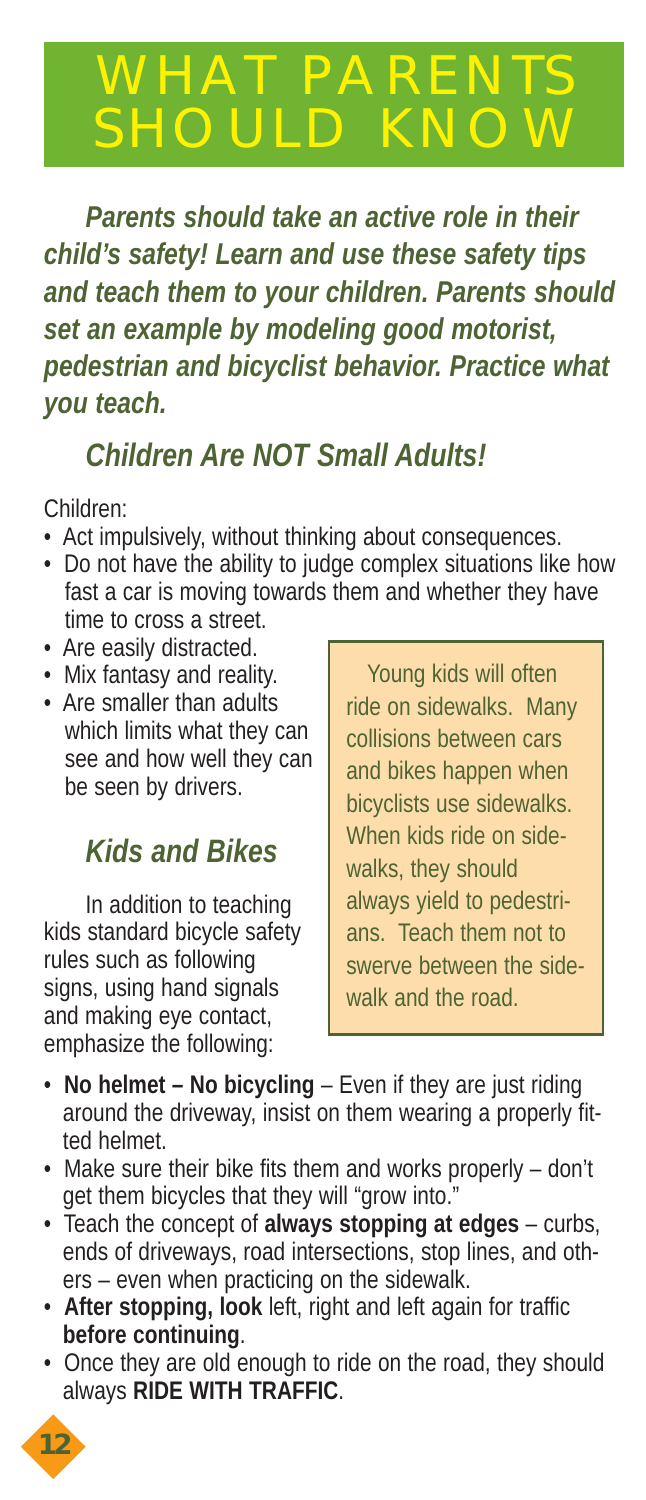### *Kids Can Walk Safely*

In addition to all the basic tips about walking safely, focus on crossing streets safely by teaching kids to:

- **Stop at edges** like ends of driveways, curbs, the outside of parked cars
- **Look left, right, then left again** and keep looking as they cross, even in a marked crosswalk
- **Walk, don't run**, across streets
- Watch for signs that cars are about to move (lights, exhaust, sound of the motor, wheels turning)

#### **Also teach them to:**

- **Be especially aware of motorists backing up** and turning or entering from a driveway or side street.
- Be especially aware in parking lots, drive-through areas and other off-road automobile zones.
- Never play in the street.
- **Dress in bright clothing.** Reflective accent striping looks cool and will improve their visibility.

### TIPS FOR **SHARE** MOTORISTS

*Bicyclists, pedestrians and others are welcome and expected users of the roadways that link our rural, village and urban communities. It is the responsibility of all road users to share the road safely. Residents and visitors enjoy the slow-*

*er pace of Vermont's scenic roads. However, motorists are responsible for paying constant attention for the unexpected around a curve or over a hill. Here's how you can safely share the road in your car.*

#### **Speed Stopping (MPH) Distance (feet) 20 115 25 155 30 200 35 250 40 305 45 360 50 425**

### *Please Slow Down*

Enjoy your motoring experience at a pace that is safe for all. Remember the posted speed is the speed limit. **A pedestrian hit by a car traveling 40 mph has an 85% chance of being killed.** At 20 mph, the chance drops to 20%.

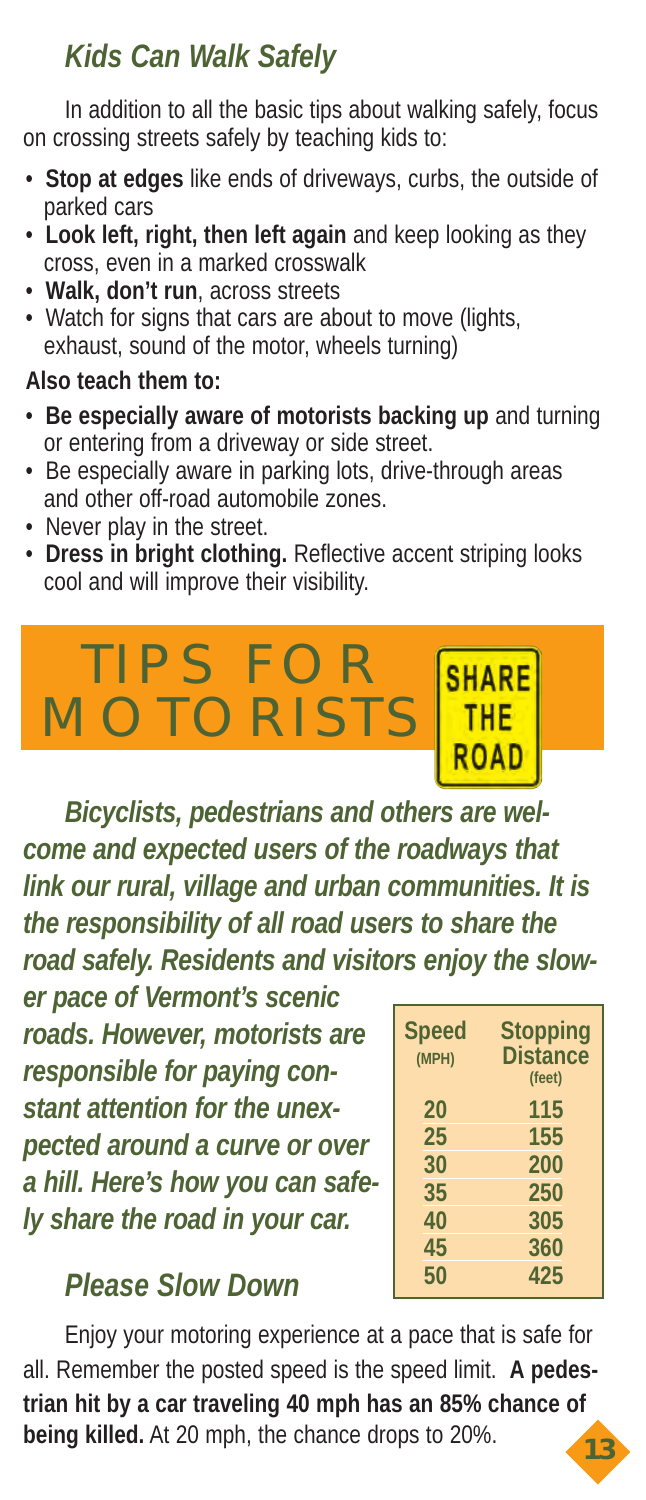Adhere to the speed limit and observe warning signs. If there is a "curve ahead" sign, you can bet that there is a curve ahead.

### *Practice Safe Driving Habits*

Clean your windshield, properly adjust your mirrors, use

two hands on the steering wheel and be constantly aware and alert. Always wear your seat belt. Obey all laws, signs, pavement markings and traffic signals. Use your directional signals for all turns and lane changes. Avoid distractions like changing CDs, eating, drinking or using cell phones while driving. Texting while

driving is very dangerous and is illegal in Vermont. Make eye contact with bicyclists and pedestrians. Communicate with a nod of your head or a wave of your hand.

#### *Be Prepared for the Unexpected*

Some users of the road may not necessarily behave predictably. Be especially alert when children are present.

Bicyclists may unexpectedly swerve to avoid a hazard on the road. Pedestrians may be walking on the wrong side of the road. Do not assume that they know the laws. Please be patient and use caution when around bicyclists or pedestrians.

#### *Give Bicyclists Enough Space*

Bicycles have the same rights to the road as motor vehicles. However, they are obligated to ride as far to the right as practicable. Out of courtesy, motorists should only pass when there is enough room to safely pass the bicyclist by at least a three-foot margin. It is Vermont law for motorists to exercise due care, including providing increased clearance when passing bicyclists or pedestrians.

### *Other Tips for Safely Sharing the Road*

- Be aware of pedestrians in parking lots, drive-through areas and other off-road zones.
- Be especially aware of pedestrians at crosswalks or when turning.



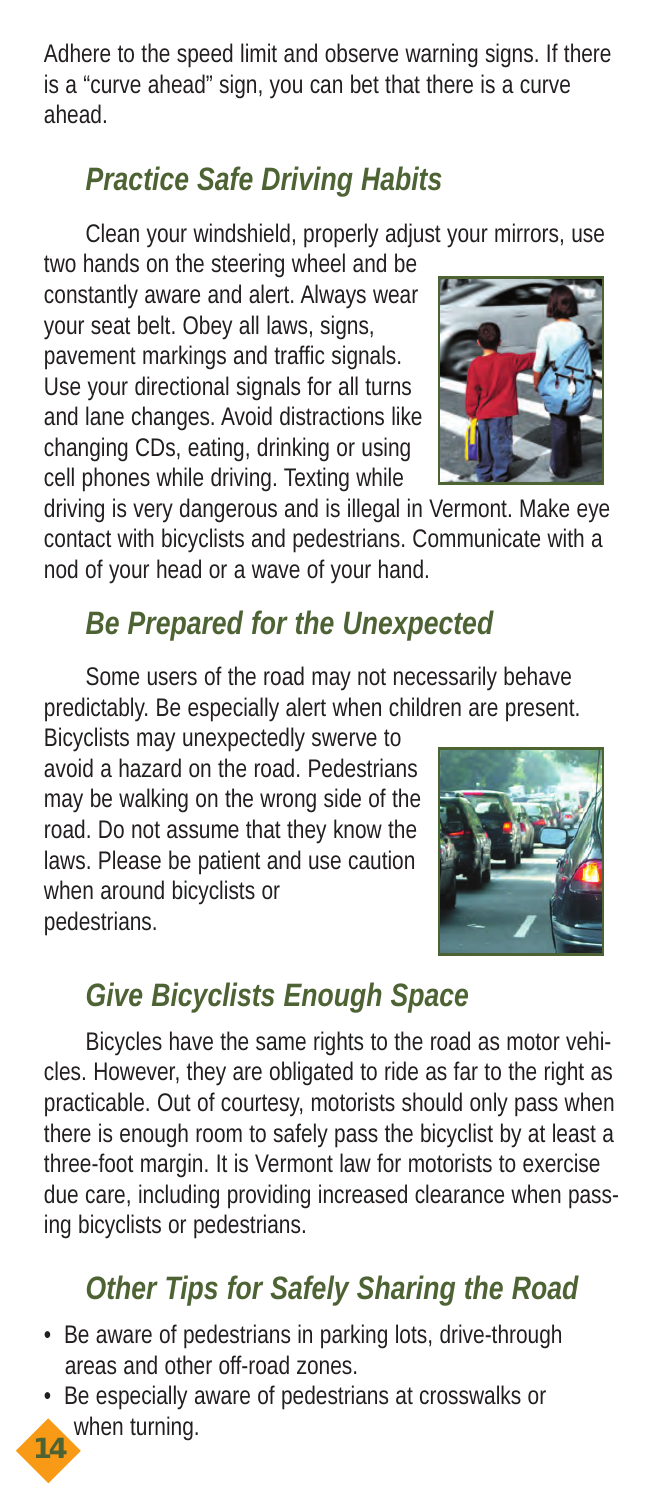- Look for bicyclists or walkers, especially kids, when backing up.
- Check your mirror and look before opening your door into traffic, where a bicyclist may be travelling.
- Make eye contact with other users.
- Be careful when passing stopped motor vehicles because they may be stopping for a pedestrian to cross.
- Be especially aware around schools and in neighborhoods where children are present.
- Wherever you are, drive as you would have people drive in your neighborhood.

## IERS THE ROAD

*Vermont drivers also share the road with horseback riders, farm vehicles, livestock, wildlife, trucks, busses and tourists. Here are some other important considerations for sharing the road.*

• There are numerous recognized cattle crossings on state highways in Vermont. Horseback riders are frequently seen along or crossing Vermont roads. It is not uncommon to encounter tractors, other farm machinery or farm animals



along or crossing Vermont roads, especially in the warmer months. Slow down and use caution when passing them.

- Every year there are around 100 vehicle/moose crashes in Vermont. Use extra caution in areas warning of moose or deer activity – these are areas where crashes have historically occurred. While less likely to cause serious damage or injury, numerous deer collisions occur annually.
- Large trucks are often found on narrow and hilly two-lane roads. Remember that the roads are used by those on business as well as those enjoying leisure. Please be patient with each other and respect each other's right to share the road.
- Sightseeing is a popular pastime in Vermont. Many visitors may not be in the habit of observing pedestrians' rights at crosswalks. The scenic opportunities in Vermont may encourage tourists to stop at unpredictable times. Please stay alert, be patient and smile. *15*